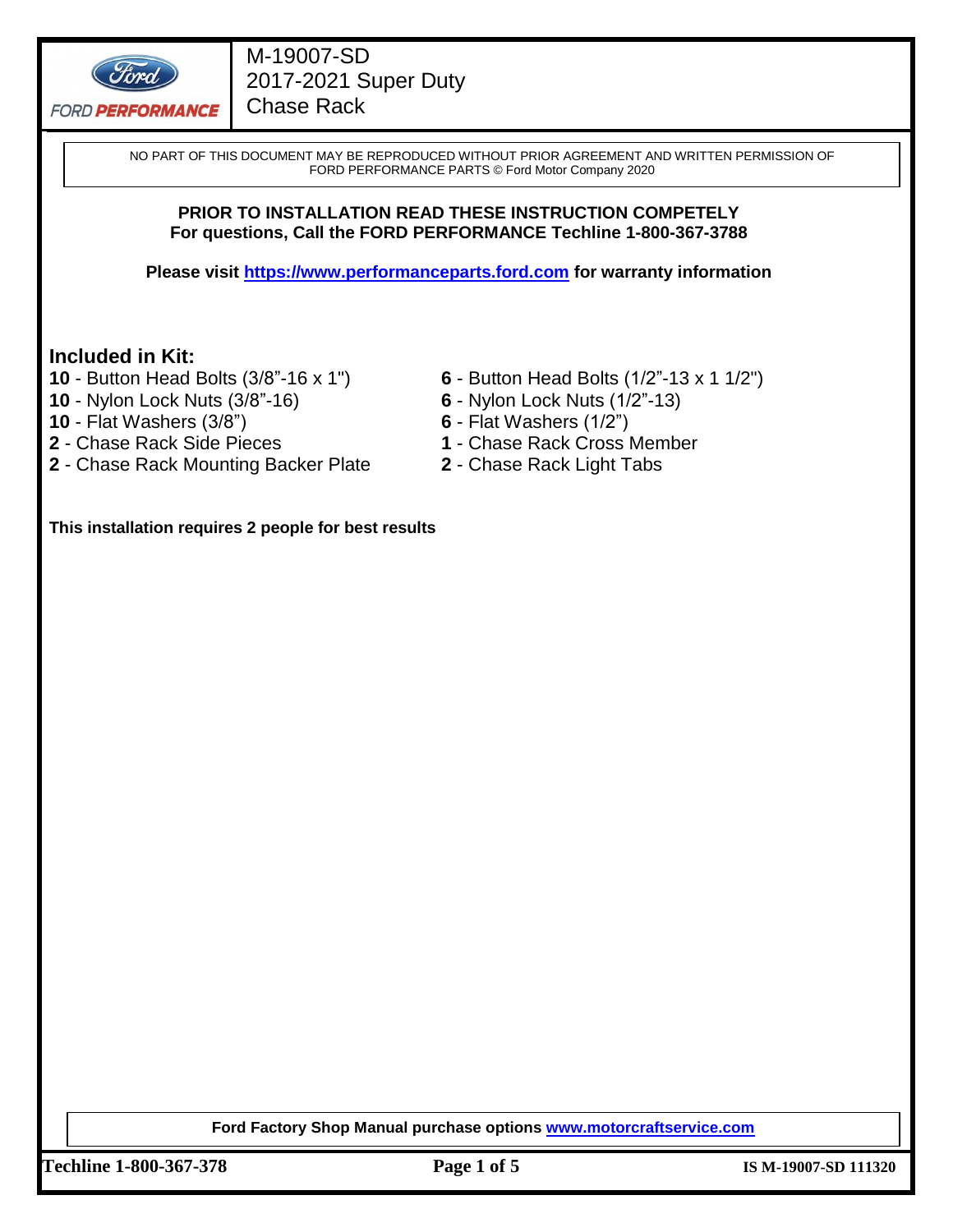

# M-19007-SD 2017-2021 Super Duty Chase Rack

NO PART OF THIS DOCUMENT MAY BE REPRODUCED WITHOUT PRIOR AGREEMENT AND WRITTEN PERMISSION OF FORD PERFORMANCE PARTS © Ford Motor Company 2020

- 1. Park the vehicle on level ground and set the emergency brake
- 2. Disconnect the negative battery terminal
- 3. Set one of the Chase Rack Side Pieces in place on the vehicle. Make sure to line the tab on the bottom side of the Chase Rack up with the hole in the truck bed. (Fig A)



4. Find the supplied backer plate. Set the backer plate behind the bed rail lip so that lip is sandwiched between the chase rack and the backer plate. Then, install the supplied 1/2" Bolts (x3), 1/2" Washers (x3), and 1/2" Lock Nuts (x3). Leave these bolts loose for now. (Fig B & Fig C)

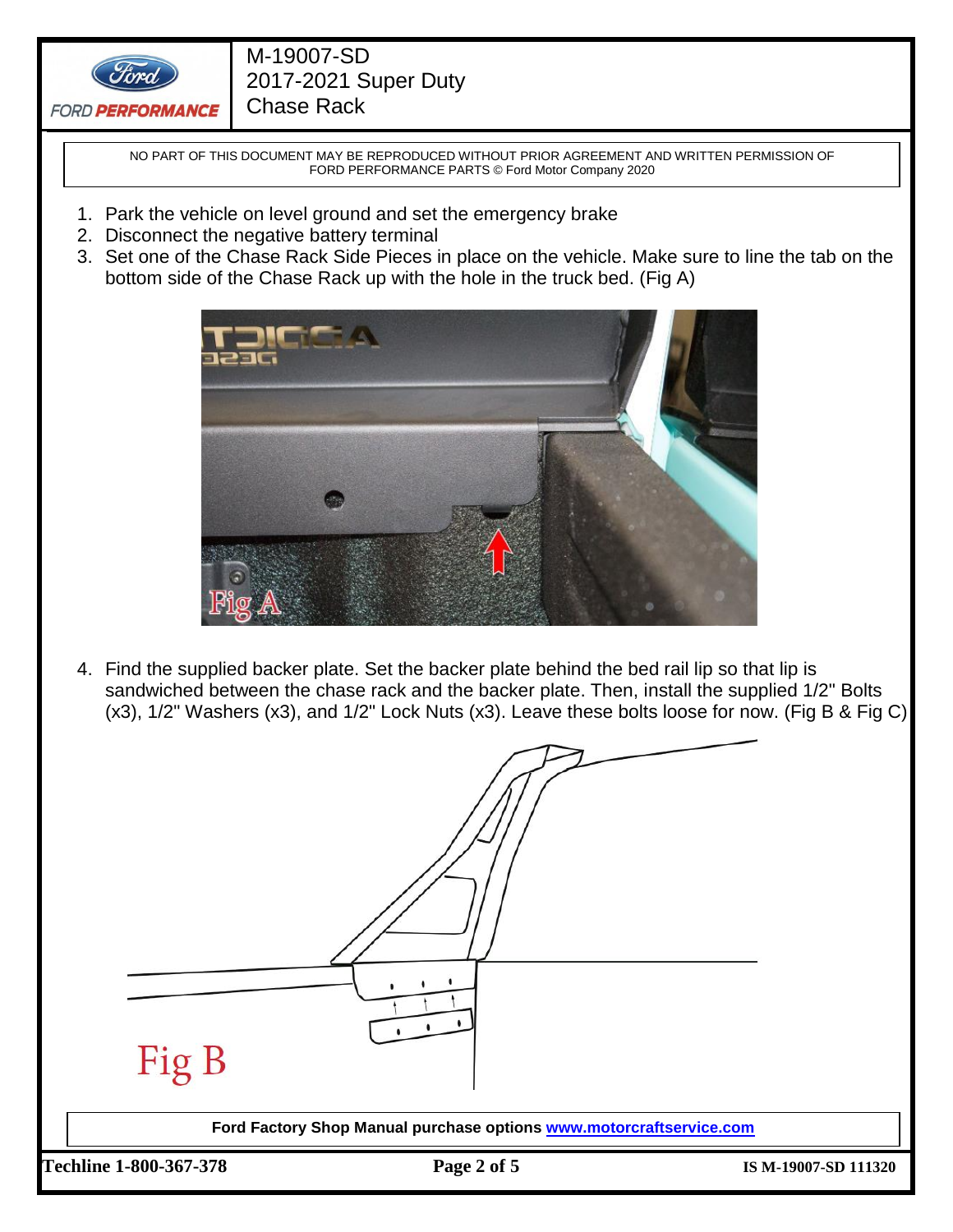

**Ford Factory Shop Manual purchase options [www.motorcraftservice.com](http://www.motorcraftservice.com/)**

**Techline 1-800-367-378 Page 3 of 5 IS M-19007-SD 111320**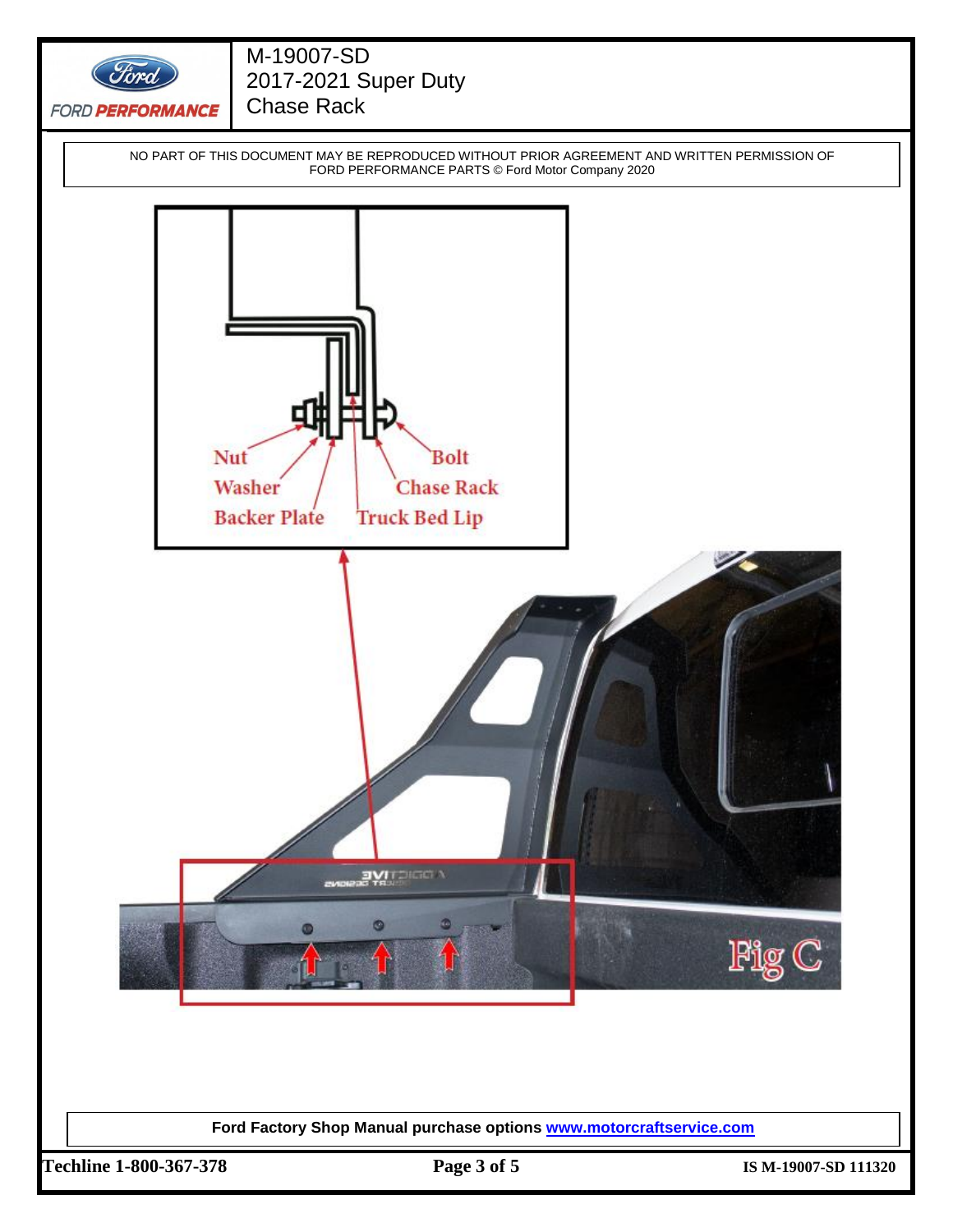

# M-19007-SD 2017-2021 Super Duty Chase Rack

NO PART OF THIS DOCUMENT MAY BE REPRODUCED WITHOUT PRIOR AGREEMENT AND WRITTEN PERMISSION OF FORD PERFORMANCE PARTS © Ford Motor Company 2020

- 5. Repeat Steps 3 & 4 with the other Chase Rack Side Piece.
- 6. If you have a 50" light to mount, follow this step. Mount both Light Tabs to the light bar using the light manufacturer's mounting hardware as shown in (Fig D).



- Fig D
- 7. Set the Chase Rack Cross Member in place. If you are installing a light bar on your rack, install it at the same time as the cross member, using the top three cross member holes as the mounting holes for the light tabs. If you are not installing a light bar on your rack, then install the cross member without the light bar tabs. Use the supplied 3/8" Bolts (5 per side), 3/8" Washers (5 per side), and 3/8" Lock Nuts (5 per side). Leave these bolts loose for now. (Fig E)



**Ford Factory Shop Manual purchase options [www.motorcraftservice.com](http://www.motorcraftservice.com/)**

**Techline 1-800-367-378 Page 4 of 5 IS M-19007-SD 111320**